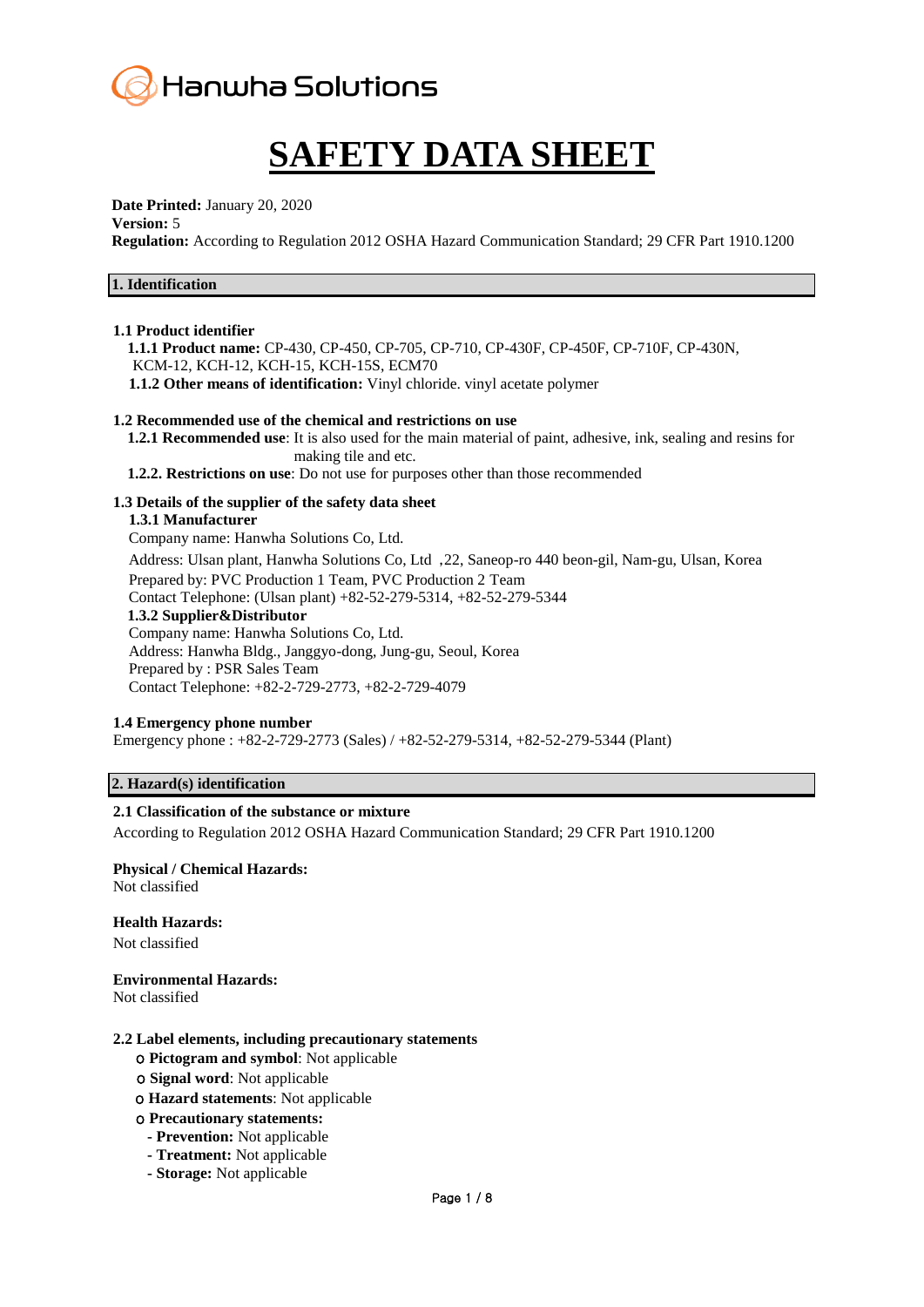

 **- Disposal:** Not applicable

# **2.3 Other hazard information not included in hazard classification (NFPA)**



## **3. Composition/information on ingredients**

| Component                                | Common name and<br>synonyms                              | CAS No.         | Conc. $/$ % |
|------------------------------------------|----------------------------------------------------------|-----------------|-------------|
| Vinyl chloride. vinyl acetate<br>polymer | Acetic acid, vinyl ester,<br>polymer with chloroethylene | $9003 - 22 - 9$ | 100         |

## **4. First-aid measures**

# **4.1 Description of first aid measures**

## **Eye contact**

- In case of contact with substance, immediately flush eyes with running water at least 20 minutes.
- Get immediate medical advice/attention.

## **Skin contact**

- In case of contact with substance, immediately flush skin with running water at least 20 minutes.
- Remove and isolate contaminated clothing and shoes.
- Get immediate medical advice/attention.

## **Inhalation**

- Specific medical treatment is urgent.
- Move victim to fresh air.
- Give artificial respiration if victim is not breathing.
- Administer oxygen if breathing is difficult.

## **Ingestion**

- Do not let him/her eat anything, if unconscious.
- Get immediate medical advice/attention.

## **4.2 Most important symptoms and effects, both acute and delayed**

- None known

# **4.3 Indication of immediate medical attention and notes for physician**

- Ensure that medical personnel are aware of the material(s) involved and take precautions to protect themselves.

# **5. Fire-fighting measures**

## **5.1 Extinguishing media**

- **-** Suitable extinguishing media: Use regular foam, water, CO<sub>2</sub>, dry fire extinguisher when fighting fires involving this material.
- **- Unsuitable extinguishing media**: Not available

## **5.2 Specific hazards arising from the chemical**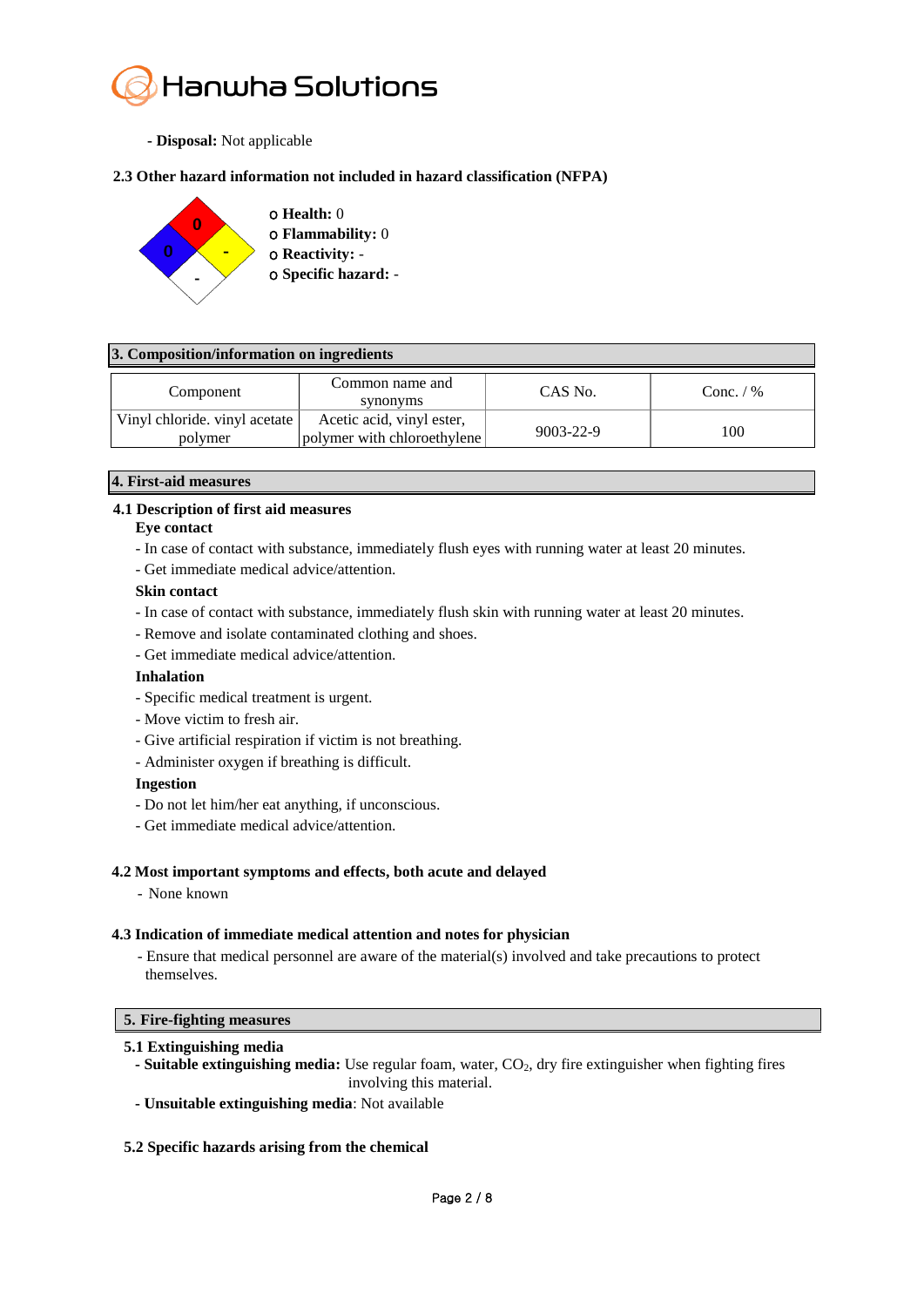

- Thermal decomposition products: halogen compound, carbon oxides
- Dust may form explosive mixtures with air.
- May be ignited by heat, sparks or flames.
- Containers may explode when heated.
- Some of these materials may burn, but none ignite readily.
- Fire will produce irritating and/or toxic gases.
- If inhaled, may be harmful.

## **5.3 Special protective equipment and precautions for fire-fighters**

- Dike fire-control water for later disposal; do not scatter the material.
- Move containers from fire area if you can do it without risk.
- Fire involving Tanks; Cool containers with flooding quantities of water until well after fire is out.
- Fire involving Tanks; Withdraw immediately in case of rising sound from venting safety devices or discoloration of tank.
- Fire involving Tanks; Always stay away from tanks engulfed in fire.

## **6. Accidental release measures**

## **6.1 Personal precautions, protective equipment and emergency procedures**

- Absorb spills with inert material (e.g., dry sand or earth), then place in a chemical waste container.
- Eliminate all ignition sources.
- Stop leak if you can do it without risk.
- Please note that materials and conditions to avoid.
- Ventilate the area.
- Do not touch or walk through spilled material.
- Prevent dust cloud.

## **6.2 Environmental precautions**

- Prevent entry into waterways, sewers, basements of confined areas.

## **6.3 Methods and materials for containment and cleaning up**

- Small Spill; Flush area with flooding quantities of water. And take up with sand or other non-combustible absorbent material and place into containers for later disposal.
- Large Spill; Dike far ahead of liquid spill for later disposal.
- With clean shovel place material into clean, dry container and cover loosely; move containers from spill area.

## **7. Handling and storage**

- **7.1 Precautions for safe handling**
	- Please note that materials and conditions to avoid.
	- Wash your hands thoroughly after handling.
	- Please work with reference to engineering controls and personal protective equipment.
	- Be cautious with the lumber injury for the resin bag is 25kg. And prevent the resin bag not to spill by peaks and excessive force.
	- Be cautious about the safety accidents could happen when carrying and piling up the products.

## **7.2 Conditions for safe storage, including any incompatibilities**

- Protect from sunlight and store in a closed container.
- Store in cool and dry place.
- Please note that there are materials and conditions to avoid.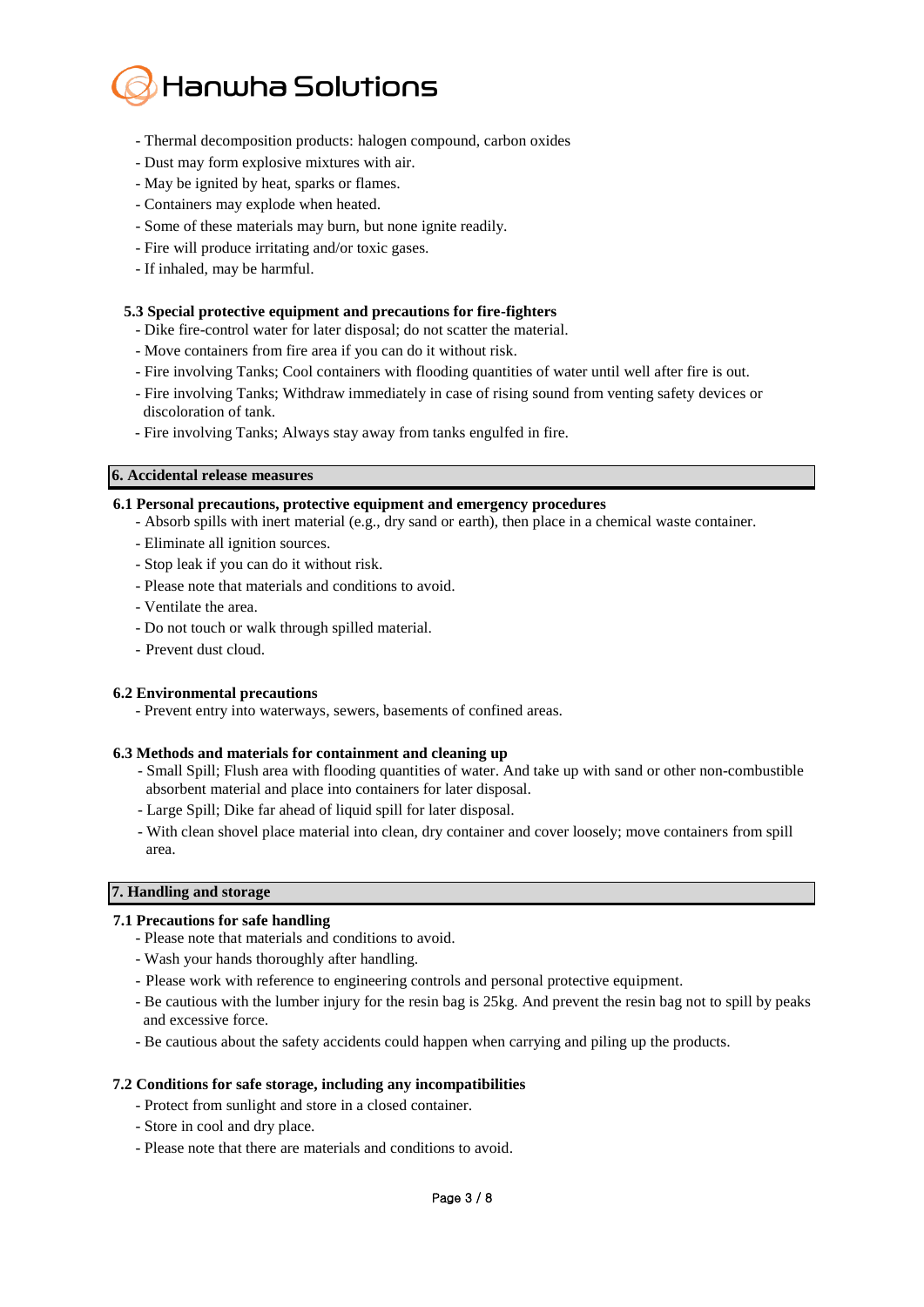

## **8. Exposure controls/personal protection**

#### **8.1 Occupational Exposure limits**

- ο **ACGIH regulation**: Not available
- ο **Biological exposure index**: Not available
- ο **OSHA regulation**: Not available
- ο **NIOSH regulation**: Not available
- ο **EU regulation**:
- **-** Not available
- ο **Other**:
- Not available

#### **8.2 Exposure controls**

#### **Appropriate engineering controls**

- Good general ventilation (typically 10 air changes per hour) should be used.
- Ventilation rates should be matched to conditions.
- If applicable, use process enclosures, local exhaust ventilation, or other engineering controls to maintain airborne levels below recommended exposure limits.
- If exposure limits have not been established, maintain airborne levels to an acceptable level.

# **Individual protection measures, such as personal protective equipment Respiratory protection**

- Wear NIOSH approved full or half face piece (with goggles) respiratory protective equipment when necessary.

#### **Eye protection**

- Wear safety goggles as follow if eye irritation or other disorder occur.
- ; In case of gaseous state organic material: enclosed safety goggles
- ; In case of vapour state organic material: safety goggles or breathable safety goggles
- ; In case of particulate material: breathable safety goggles
- An eye wash unit and safety shower station should be available nearby work place.

#### **Hand protection**

- Wear appropriate protective gloves by considering physical and chemical properties of chemicals.

#### **Body protection**

- Wear appropriate protective clothing by considering physical and chemical properties of chemicals.

## **9. Physical and chemical properties**

## **9.1 Information on basic physical and chemical properties**

| Appearance                                     |                 |
|------------------------------------------------|-----------------|
| <b>Description:</b>                            | Solid           |
| Color:                                         | white           |
| Odor:                                          | Sweet odor      |
| Odor threshold:                                | Not available   |
| pH:                                            | Not available   |
| Melting point/freezing point :                 | Not available   |
| Initial boiling point and boiling range :      | Not available   |
| <b>Flash point:</b>                            | $391^{\circ}$ C |
| <b>Evaporation rate:</b>                       | Not applicable  |
| <b>Flammability (solid, gas):</b>              | Not available   |
| Upper/lower flammability or explosive limits : | Not available   |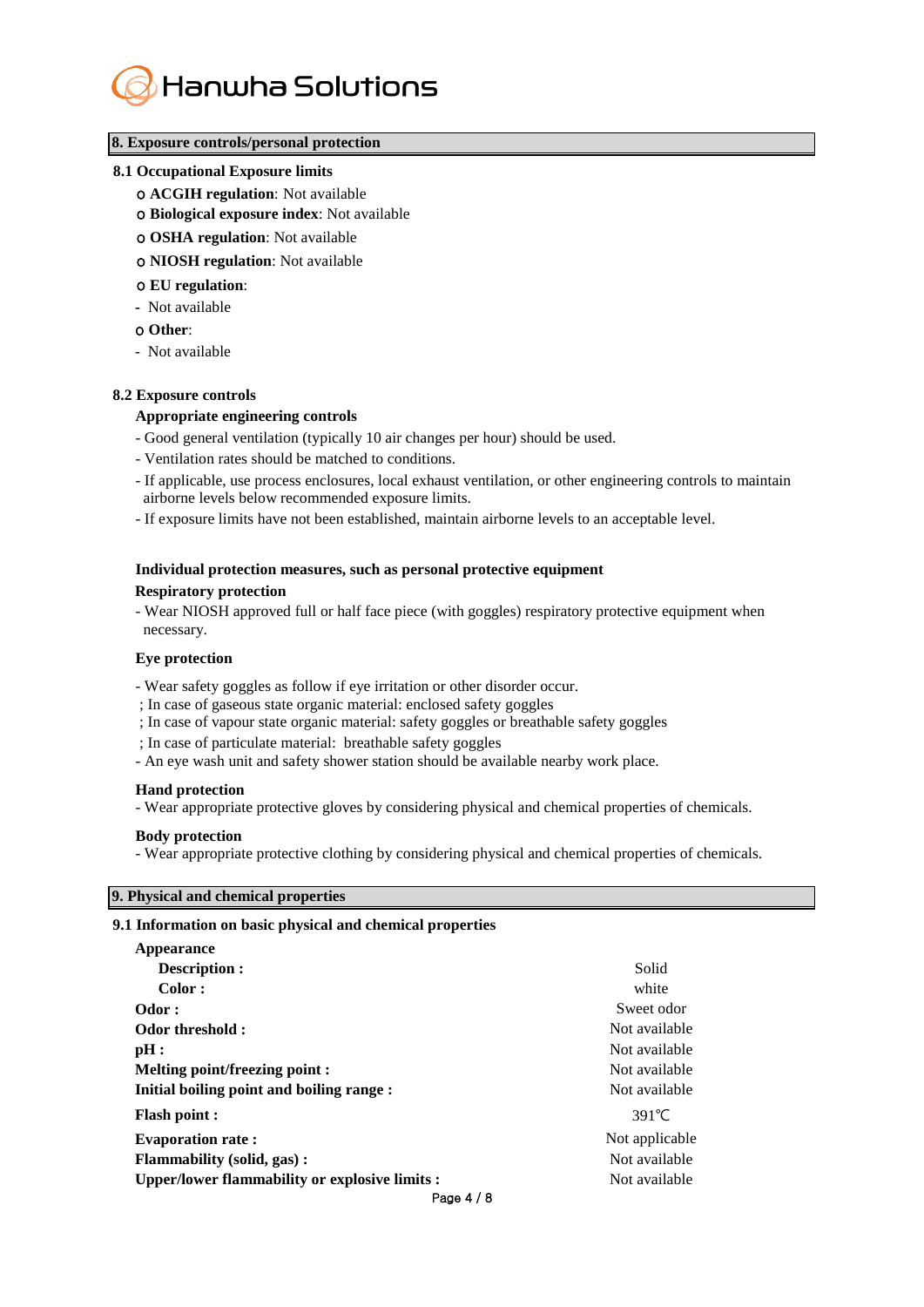

| Vapor pressure :                               | Not applicable |
|------------------------------------------------|----------------|
| Vapor density:                                 | Not available  |
| <b>Relative density</b>                        | Not available  |
| Solubility:                                    | 1.4            |
| <b>Partition coefficient: n-octanol/water:</b> | Not available  |
| Auto-ignition temperature :                    | 454 °C         |
| <b>Decomposition temperature</b>               | Not available  |
| Viscosity:                                     | Not available  |

"NOTE: The physical data presented above are typical values and should not be construed as a specification"

# **10. Stability and reactivity**

## **10.1 Reactivity/Chemical stability/Possibility of hazardous reactions:**

- Stable under normal temperatures and pressures.
- It is not polymerization.

## **10.2 Conditions to avoid:**

- Keep away from heat/sparks/open flames/hot surfaces.

## **10.3 Incompatible materials:**

- Carbon oxides, Acid halogen compound

## **10.4 Hazardous decomposition products:**

- Not available

| 11. Toxicological information               |                |
|---------------------------------------------|----------------|
| <b>Information on toxicological effects</b> |                |
| (a) Acute toxicity                          |                |
| Oral                                        | Not available  |
| Dermal                                      | Not available  |
| Inhalation                                  | Not available  |
| (b) Skin Corrosion/<br>Irritation           | Not available  |
| (c) Serious Eye<br>Damage/Irritation        | Not available  |
| (d) Respiratory<br>sensitization            | Not available  |
| (e) Skin Sensitization                      | Not available  |
| (f) Carcinogenicity                         | Not classified |
|                                             | IARC : Group 3 |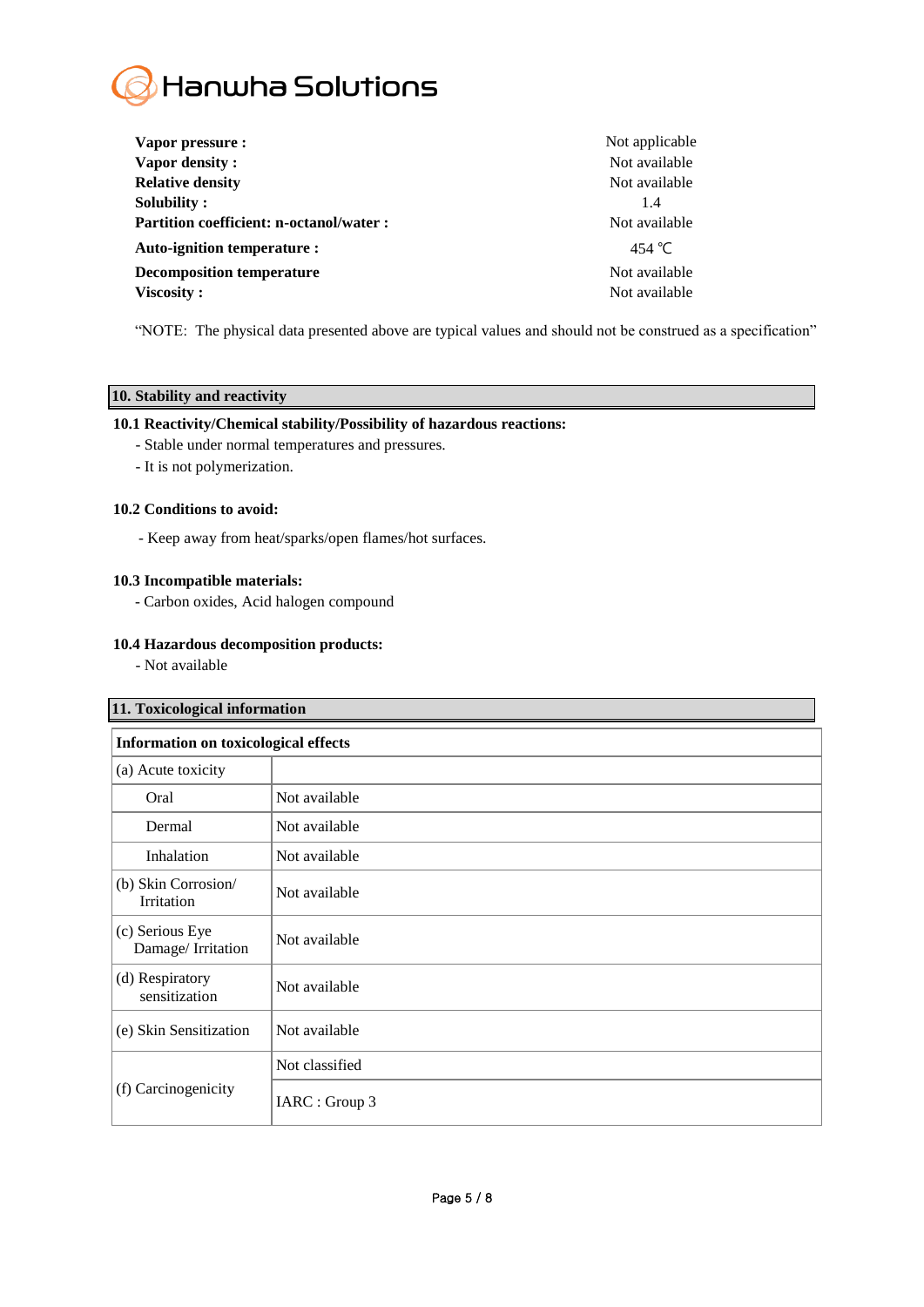

| (g) Mutagenicity                                           | Not available |
|------------------------------------------------------------|---------------|
| (h) Reproductive<br>toxicity                               | Not available |
| (i) Specific target organ<br>toxicity (single<br>exposure) | Not available |
| (j) Specific target organ<br>toxicity (repeat<br>exposure) | Not available |
| (k) Aspiration Hazard                                      | Not available |

| 12. Ecological information            |                |
|---------------------------------------|----------------|
| 12.1 Toxicity                         |                |
| Acute toxicity                        | Not available  |
| Chronic toxicity                      | Not available  |
| 12.2 Persistence and<br>degradability | Not available  |
| 12.3 Bioaccumulative<br>potential     | Not available  |
| 12.4 Mobility in soil                 | Not available  |
| 12.5 Hazardous to the<br>ozone layer  | Not Classified |
| 12.6 Other adverse<br>effects         | Not available  |

## **13. Disposal considerations**

## **13.1 Disposal method**

Waste must be disposed of in accordance with federal, state and local environmental control regulations.

## **13.2 Disposal precaution**

- Consider the required attentions in accordance with waste treatment management regulation.
- Do not dump this product into any sewers, on the ground, or into any body of water.
- Dispose of in accordance with all applicable federal, state, and local regulations..

# **14. Transport information**

## **14.1 UN No.:** Not applicable

## **14.2 UN Proper shipping name:** Not applicable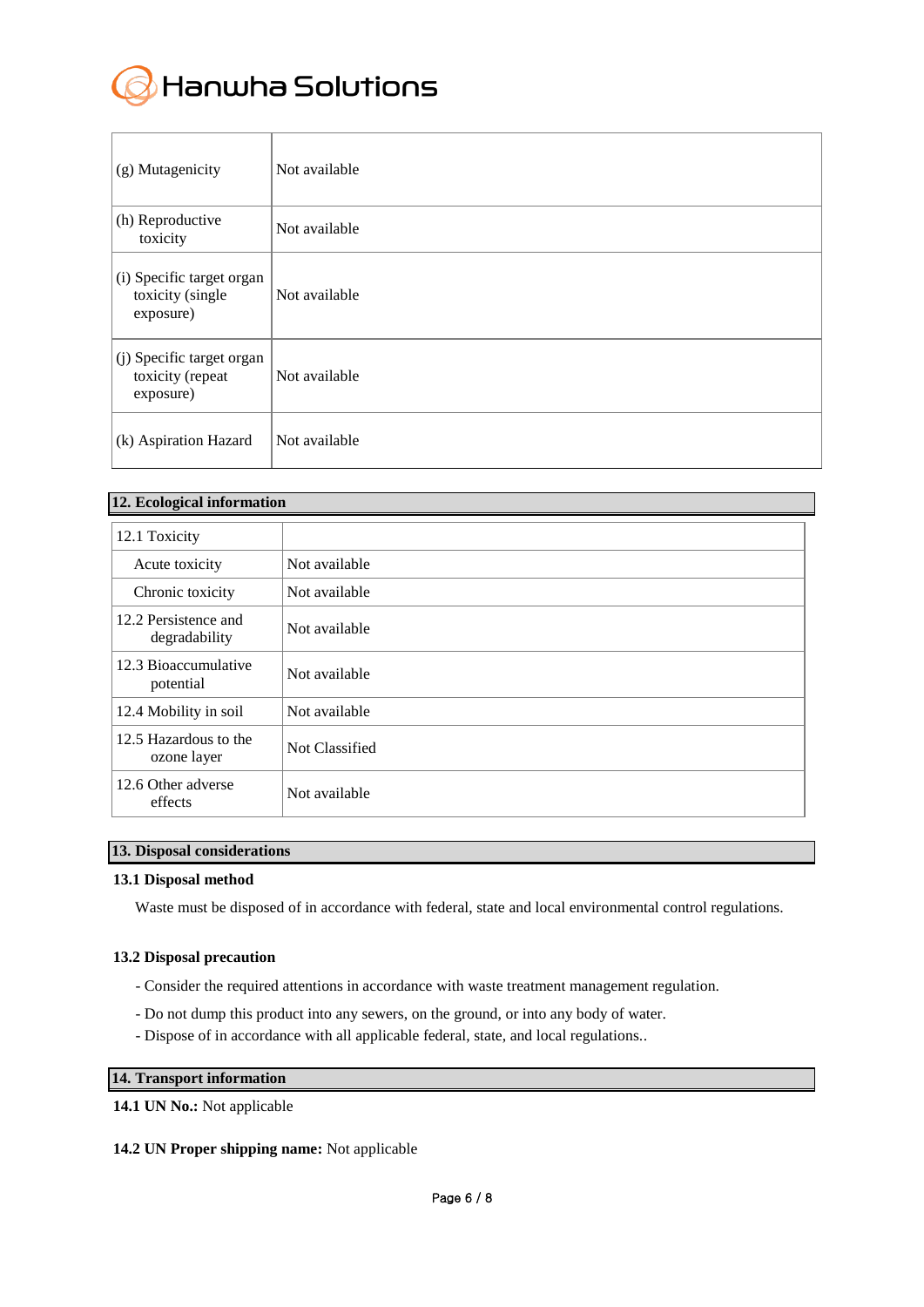

# **14.3 Transport Hazard classes:** Not applicable

ADR: Not applicable IMDG: Not applicable ICAO/IATA: Not applicable RID: Not applicable

**14.4 Packing group:** Not applicable

**14.5 Environmental hazards:** Not applicable

# **14.6 Transport in bulk (according to Annex II of MARPOL 73/78 and the IBC Code) :** Not established

# **14.7 Special precautions for user in case of fire:** Not applicable **in case of leakage:** Not applicable

# **15. Regulatory information**

# **15.1 Safety, health and environmental regulation/legislation specific for the substance or mixture**

# **USA Regulatory Information**

**TSCA (Toxic Substances Control Act)**: Section8 (b) inventory(Present) [XU]

**Proposition 65**: Not regulated

**OSHA Regulation:** Not regulated

**CERCLA Regulation:** Not regulated

**SARA 302 Regulation:** Not regulated

**SARA 304 Regulation:** Not regulated

**SARA 313 Regulation:** Not regulated

# **Foreign Regulatory Information**

**Substance of Roterdame Protocol:** Not regulated **Substance of Stockholme Protocol:** Not regulated **Substance of Montreal Protocol:** Not regulated

## **Foreign Inventory Status**

- Korea management information: Existing Chemical Substance (KE-35350)
- European List of Notified Chemical Substances (ELINCS)) : Present (420-490-3)
- -Japan management information: Existing and New Chemical Substances (ENCS): Present

 $((6)$ -76,  $(6)$ -82)

- China management information: Inventory of Existing Chemical Substances (IECSC): Present (24733)
- Australia management information: Australian Inventory of Chemical Substances (AICS): Present
- Canada management information: Domestic Substances List (DSL): Present
- New Zealand management information: New Zealand Inventory of Chemicals (NZIoC): May be used as a single component chemical under an appropriate group standard.
- Philippines management information: Philippine Inventory of Chemicals and Chemical Substances (PICCS): Present

## **16. Other information, including date of preparation or last revision**